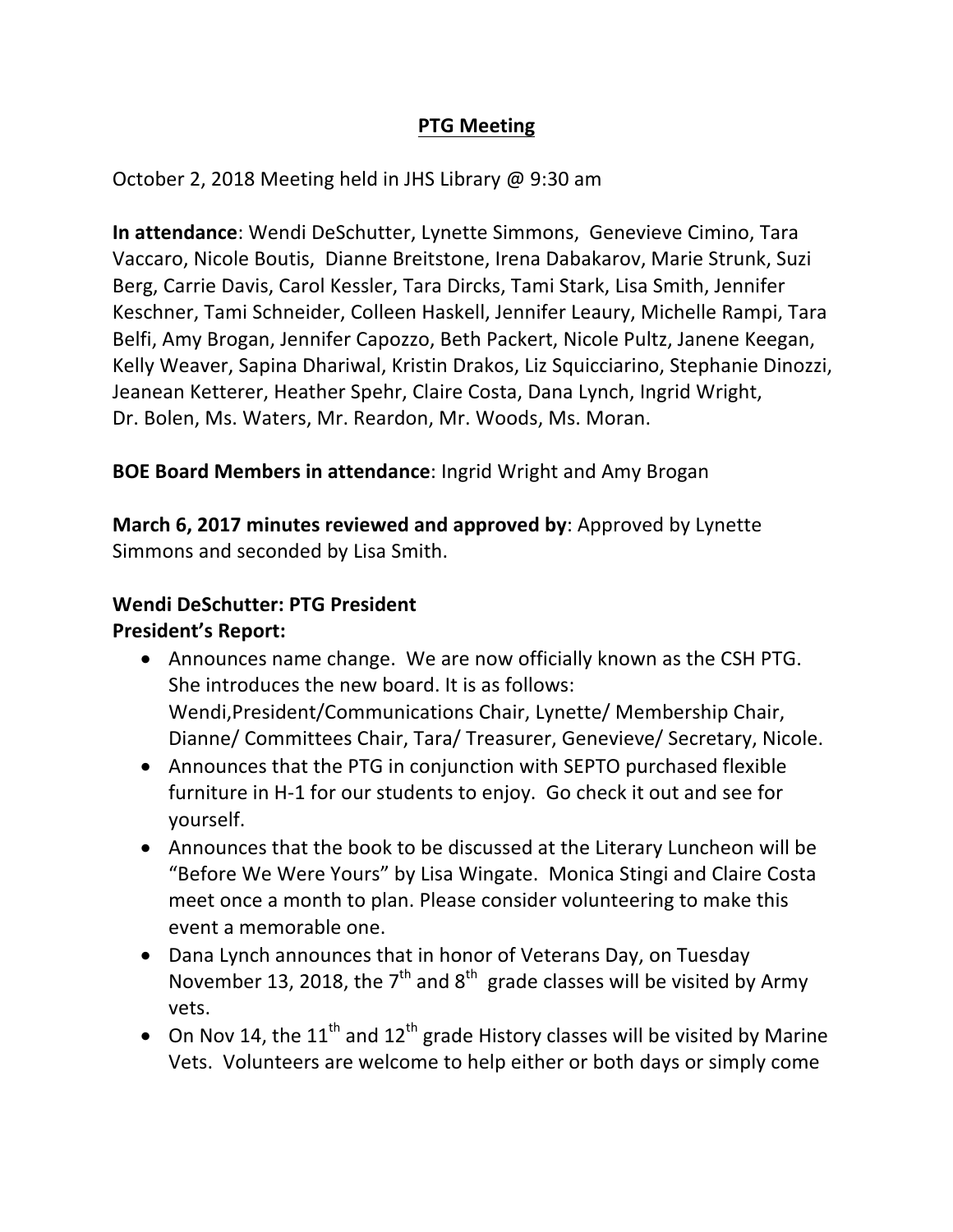to listen to the speakers. Volunteers are also needed bring in food for the Vets. Contact Dana Lynch if interested.

- Wendi announces 2 new PTG Chairs. Irena Dabakarov and Carol Kessler are the new Chairs of JHS committee activities. They are working hard to plan many exciting events for the students. More information will be forthcoming.
- Mentioned upcoming speaker: The Chris Herren Story. Mark your calendars -- October  $16^{th}$ . He is a former NBA player turned motivational speaker who overcame addiction and will be speaking to all the students. This talk is open to parents. Email blast will go out to all so they can rsvp and we can know how many will be attending. Grades will be split up: grades 7-9 in the morning and grades 10-12 will hear him speak in the afternoon. This is only for students at this school. No other students will be permitted.
- There are many events at the library. Please refer to our Community Section of our Weekly Notes for all the updated information. Seminars such as ACT Prep Courses, College Information, SAT courses, and community service opportunities are just a few of what they offer. Be sure to look at the website for more info.
- Gooding Wellness Group- Oct 13, 2018, is hosting a workshop called "Mindful Living." On Oct  $21<sup>st</sup>$  another seminar called "Parents Helping Teens with Stress." This group is located on the  $3<sup>rd</sup>$  floor above Sweetie Pies. 181 Main Street, Cold Spring Harbor.
- Ingrid Wright mentions that next Tuesday, Oct  $9<sup>th</sup>$  there will be a School Board Meeting – the Fire Department will attend to present their proposal to move the radio antennae to a different area on school grounds. Please attend if you have questions or concerns.

### **Membership Update:**

• Dianne says we have approximately 310 members to date. We welcome anyone who has not yet joined and encourage them to do so.

# **Committee Signups Update:**

• Tara urges all to sign up for committees. She says that the Teachers Welcome Breakfast was a huge success and enjoyed by all the staff at the JHS/HS. All are encouraged to sign up for a committee.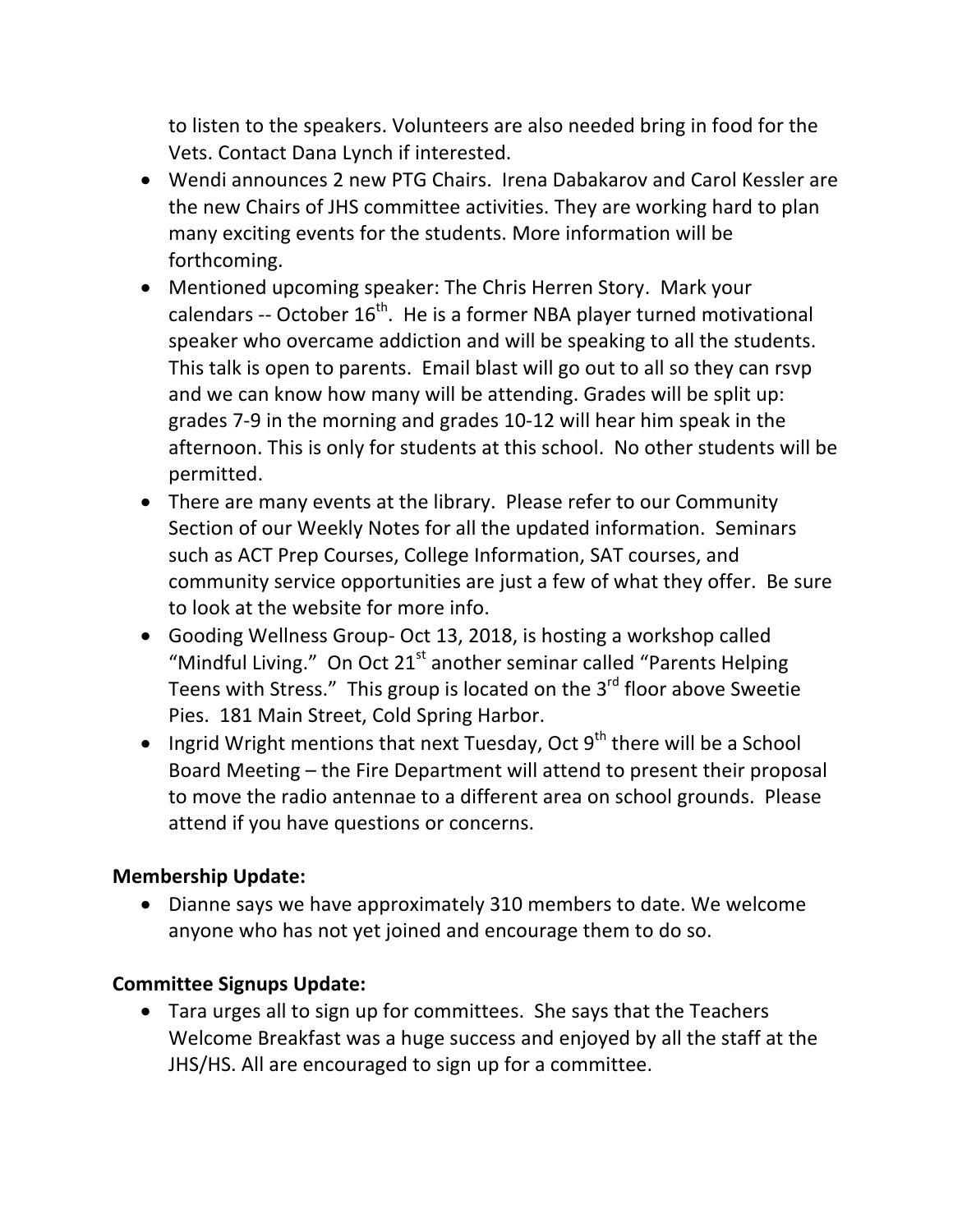### **SEPTO** Update:

• Is looking for others to volunteer and is working toward a goal of increasing their membership to 100 families. They will be having speakers such as Mr. Monastero who will discuss tips and tricks to use with computers. They encourage others to join and stress that the work they do is for all the students not just those receiving services. Their seminars are open to all and are geared toward helping all students. They are putting together a new Youth Ambassador Board for students in grades 9-11 (deadline Nov 9) and those students that are chosen will be acquiring community service credit. Students must apply for the position and applications are available today or in main office.

## Guest Speaker: Mr. Reardon and Ms. Waters (Asst. Principals of JHS and HS)

• Both greet the parents and express their excitement to take on new roles within the school.

### **Guest Speaker: Robotics Club**

- Ben, Maddie, Paige, Ryan, Dylan, Julia presented to our group. "First Robotics" is the company in charge of the competitions. Currently, CSH Robotics Club has 40 members. The team presented items on their wish list which would make building their robot more efficient and precise. They are looking for donations of money or materials. If a donor is looking for a tax deduction, you may donate through the CSH Booster Club (let them know it is for the Robotics Club).
- JHS Robotics Team is new this year and currently has 5 members. The HS team sponsors the JHS team and helps them build their robot.
- They have a meet this weekend at Half Hollow Hills. Oct  $6<sup>th</sup>$  (all day) and welcome anyone who wants to come and lend their support.
- Make donation checks payable to: CSH, Team 2875 Robotics
- January  $5^{th}$  is Reveal Day (where they reveal their robot).

### **Principal Bolen:**

- Procedures regarding ID cards have been going smoothly.
- Incoming  $6^{th}$  graders will come in the Spring to visit and the Robotics Club will present to them in an effort to gain interest upon their entrance to JHS
- Discusses possibility of hosting Club Fair for incoming students